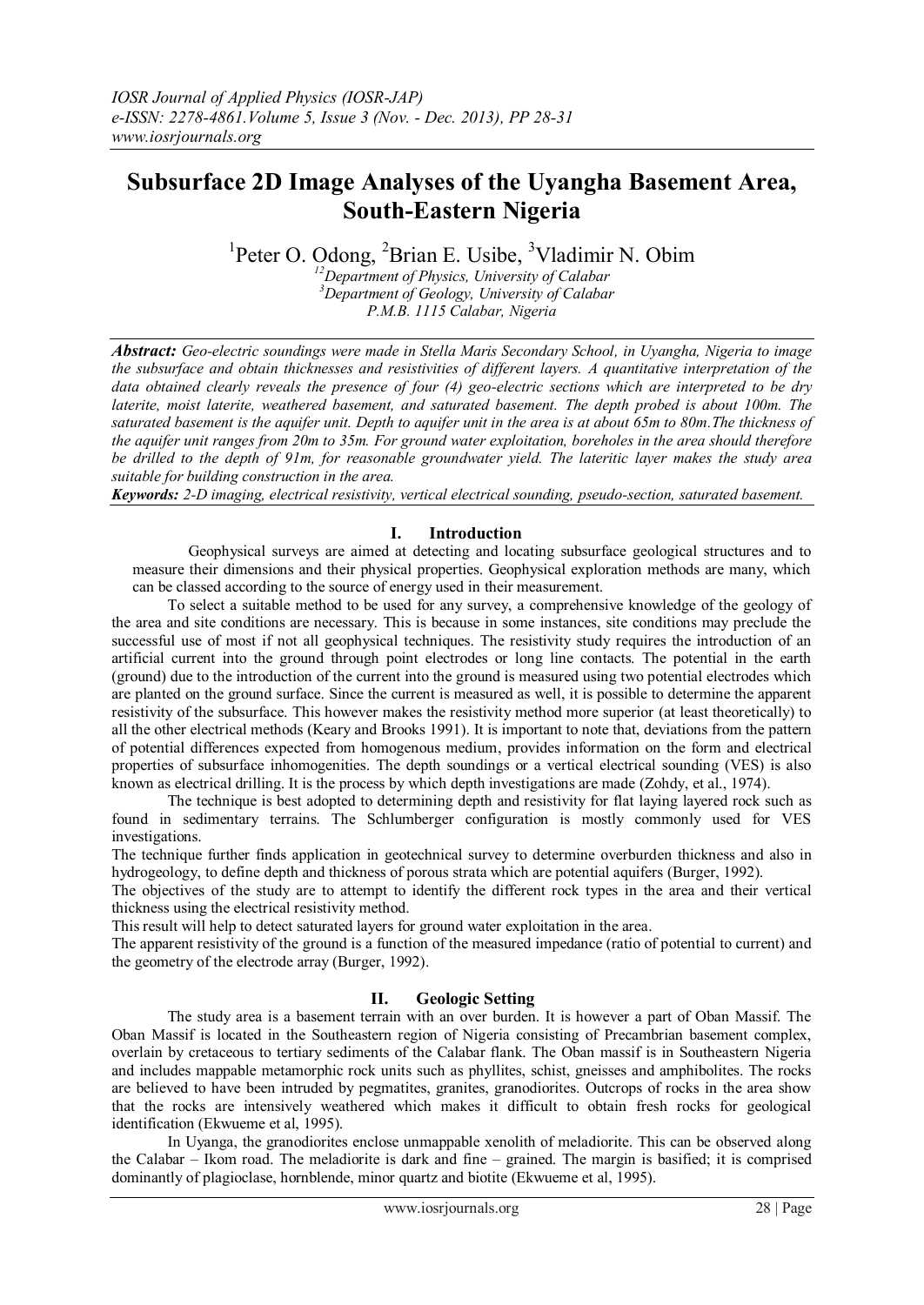

Figure 1: Location map of the study area.

The study area is located at the Stella Maris Seminary, Uyanga in the Akamkpa Local Government Area of Cross River State, Nigeria.

### **III. Materials And Method**

The instrument used to measure data is an ABEM TERRAMETER model SAS 300B.

A booster control unit is also incorporated in the terrameter to help drive large current into the ground in cases where a more resistive terrain is involved, other materials used are, the Global Positioning system, four electrodes, measuring tapes, hammers and cables. The electrode arrangement used in data acquisition is the Schlumberger array of electrodes.

### **IV. Results**

The observed field data was converted to apparent resistivity by multiplying with the Schlumberger geometric factor. The geometric factor for the Schlumberger array is given by:

$$
G=\frac{\pi}{2l}(L^2-l^2)
$$

Where L= half current electrode spacing,  $l =$  half potential electrode spacing

The apparent resistivity data were plotted against the half current electrode spacing in meters in the horizontal axis. The resistivity data were further interpreted using IPI2Win inversion software package (Bobachev, 2002).



The curves resulting from the plots are given below: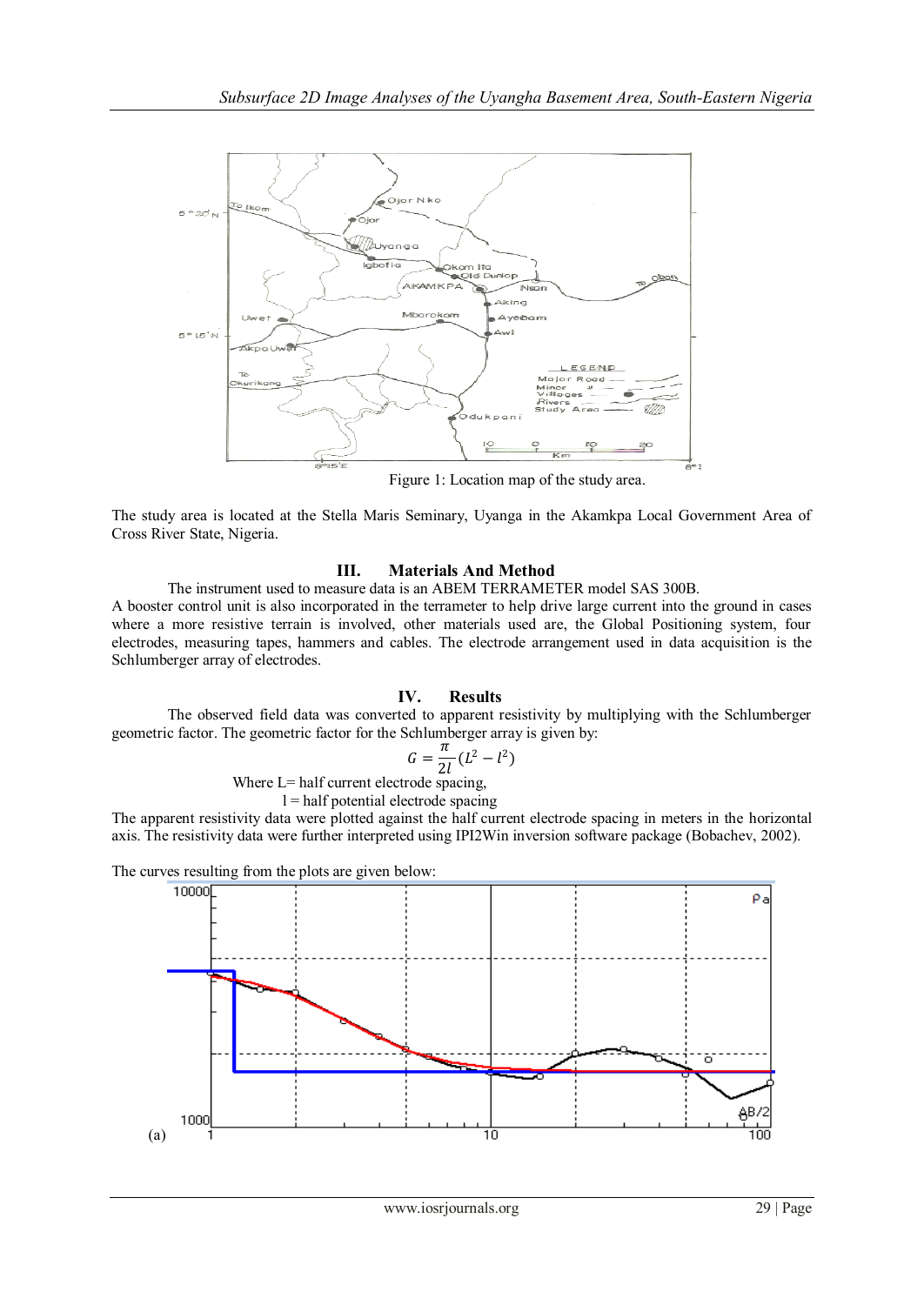



The data obtained in VES 1 and VES 2 were analyzed using computer modeling technique. The output results obtained from the computer are shown above in Fig: 2a and Fig 2b.



Figure 3: Geo-electric and inferred geologic sections for VES 1 and VES 2 respectively



Figure 4: Correlation of inferredlithologic units of VES 1 and VES 2

It is observed from the above correlation that the dry lateritic layer evident in VES 1 did not appear in VES 2 which is covered with a relatively thin dark top soil layer. Thus in VES 1 the dark top soil has been washed by erosion over time. The weathered basement layer in VES 2 is thicker than that of VES 1. The results of parameters integrated from the geo-electric sections in the study area is presented in table 1 below. A pseudosection, which is an attempt to present the appearance of the subsurface of the study area is given below in Fig.5